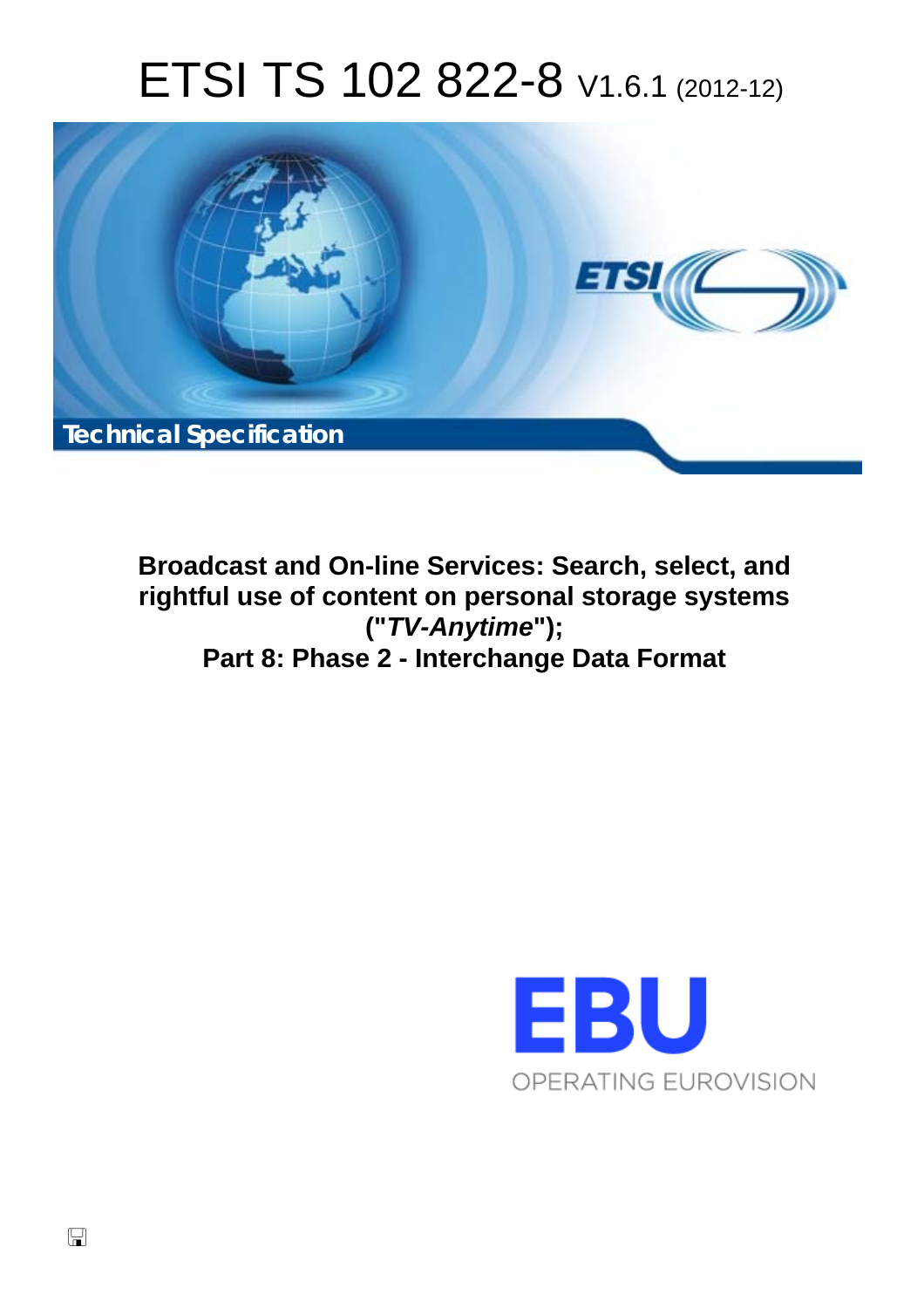Reference

RTS/JTC-TVA-PH2-72-08

Keywords broadcasting, content, system, TV, video

#### *ETSI*

#### 650 Route des Lucioles F-06921 Sophia Antipolis Cedex - FRANCE

Tel.: +33 4 92 94 42 00 Fax: +33 4 93 65 47 16

Siret N° 348 623 562 00017 - NAF 742 C Association à but non lucratif enregistrée à la Sous-Préfecture de Grasse (06) N° 7803/88

#### *Important notice*

Individual copies of the present document can be downloaded from: [http://www.etsi.org](http://www.etsi.org/)

The present document may be made available in more than one electronic version or in print. In any case of existing or perceived difference in contents between such versions, the reference version is the Portable Document Format (PDF). In case of dispute, the reference shall be the printing on ETSI printers of the PDF version kept on a specific network drive within ETSI Secretariat.

Users of the present document should be aware that the document may be subject to revision or change of status. Information on the current status of this and other ETSI documents is available at <http://portal.etsi.org/tb/status/status.asp>

If you find errors in the present document, please send your comment to one of the following services: [http://portal.etsi.org/chaircor/ETSI\\_support.asp](http://portal.etsi.org/chaircor/ETSI_support.asp)

#### *Copyright Notification*

No part may be reproduced except as authorized by written permission. The copyright and the foregoing restriction extend to reproduction in all media.

> © European Telecommunications Standards Institute 2012. © European Broadcasting Union 2012. All rights reserved.

**DECT**TM, **PLUGTESTS**TM, **UMTS**TM and the ETSI logo are Trade Marks of ETSI registered for the benefit of its Members. **3GPP**TM and **LTE**™ are Trade Marks of ETSI registered for the benefit of its Members and of the 3GPP Organizational Partners. **GSM**® and the GSM logo are Trade Marks registered and owned by the GSM Association.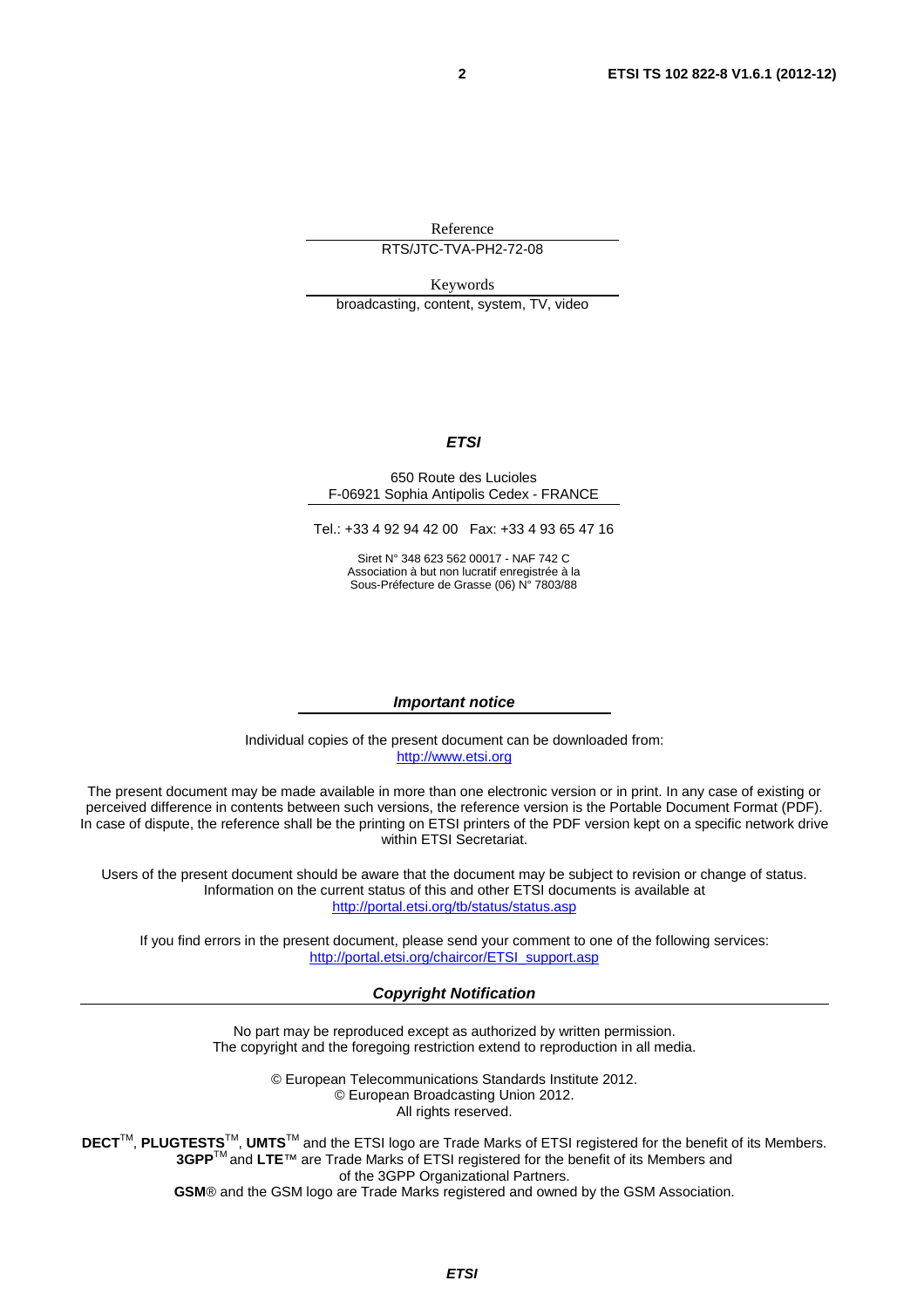# Contents

| 1                                                                                           |  |  |
|---------------------------------------------------------------------------------------------|--|--|
| 2                                                                                           |  |  |
| 2.1                                                                                         |  |  |
| 2.2                                                                                         |  |  |
| 3                                                                                           |  |  |
| 3.1                                                                                         |  |  |
| 3.2                                                                                         |  |  |
| $\overline{4}$                                                                              |  |  |
| 4.1                                                                                         |  |  |
| 4.2                                                                                         |  |  |
|                                                                                             |  |  |
| 4.4                                                                                         |  |  |
| 4.5                                                                                         |  |  |
| 4.5.1                                                                                       |  |  |
| 4.5.2                                                                                       |  |  |
| 5                                                                                           |  |  |
| <b>Annex A (normative):</b>                                                                 |  |  |
| A.1                                                                                         |  |  |
| A.2                                                                                         |  |  |
| TV-Anytime description schemes for interchange data format16<br><b>Annex B</b> (normative): |  |  |
|                                                                                             |  |  |

 $\mathbf{3}$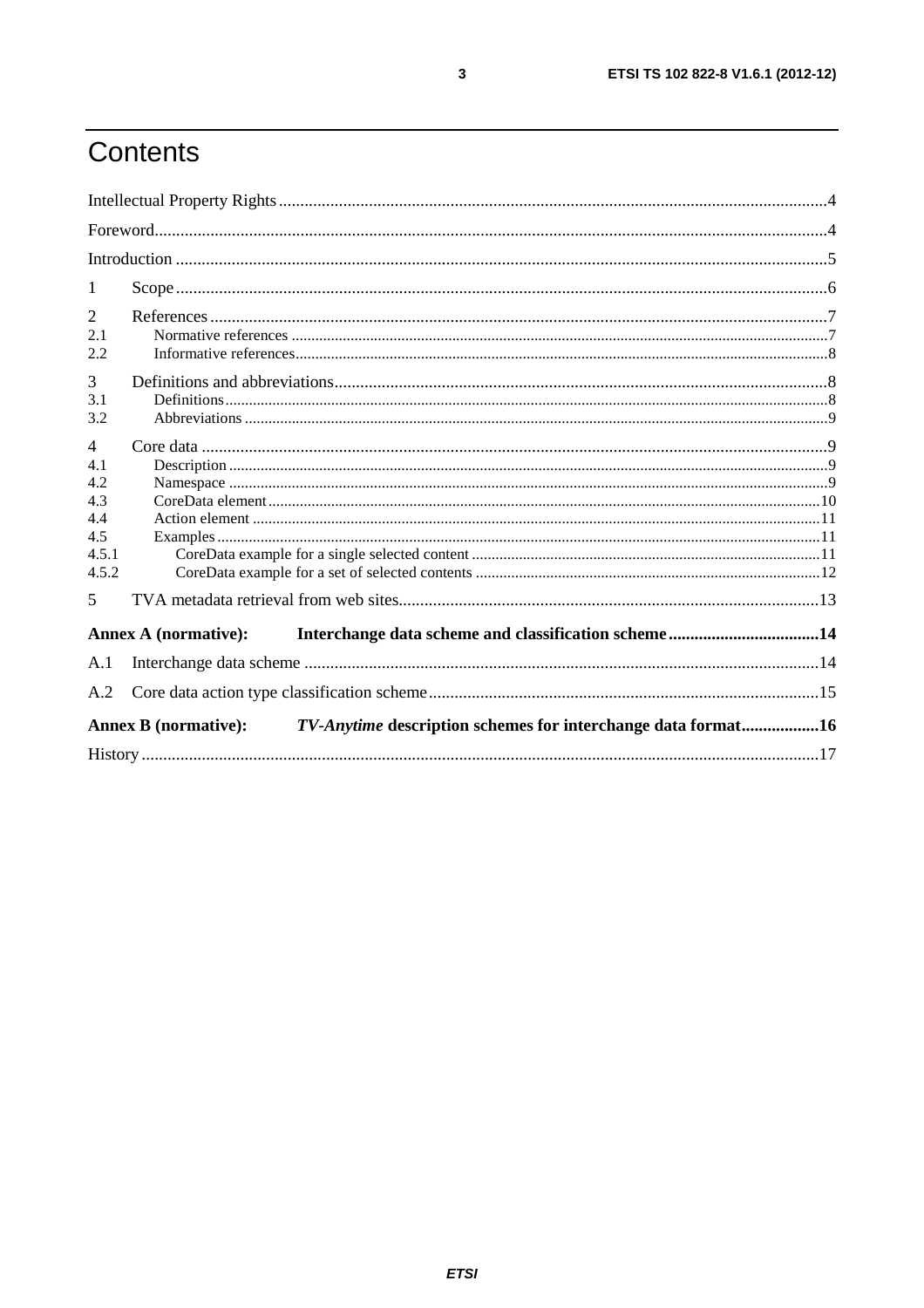# Intellectual Property Rights

IPRs essential or potentially essential to the present document may have been declared to ETSI. The information pertaining to these essential IPRs, if any, is publicly available for **ETSI members and non-members**, and can be found in ETSI SR 000 314: *"Intellectual Property Rights (IPRs); Essential, or potentially Essential, IPRs notified to ETSI in respect of ETSI standards"*, which is available from the ETSI Secretariat. Latest updates are available on the ETSI Web server [\(http://ipr.etsi.org\)](http://webapp.etsi.org/IPR/home.asp).

Pursuant to the ETSI IPR Policy, no investigation, including IPR searches, has been carried out by ETSI. No guarantee can be given as to the existence of other IPRs not referenced in ETSI SR 000 314 (or the updates on the ETSI Web server) which are, or may be, or may become, essential to the present document.

#### Foreword

This Technical Specification (TS) has been produced by Joint Technical Committee (JTC) Broadcast of the European Broadcasting Union (EBU), Comité Européen de Normalisation ELECtrotechnique (CENELEC) and the European Telecommunications Standards Institute (ETSI).

NOTE: The EBU/ETSI JTC Broadcast was established in 1990 to co-ordinate the drafting of standards in the specific field of broadcasting and related fields. Since 1995 the JTC Broadcast became a tripartite body by including in the Memorandum of Understanding also CENELEC, which is responsible for the standardization of radio and television receivers. The EBU is a professional association of broadcasting organizations whose work includes the co-ordination of its members' activities in the technical, legal, programme-making and programme-exchange domains. The EBU has active members in about 60 countries in the European broadcasting area; its headquarters is in Geneva.

European Broadcasting Union CH-1218 GRAND SACONNEX (Geneva) Switzerland Tel: +41 22 717 21 11 Fax: +41 22 717 24 81

The present document is part 8 of a multi-part deliverable covering Broadcast and On-line Services: Search, select and rightful use of content on personal storage systems ("*TV-Anytime*"), as identified below:

- Part 1: "Benchmark Features";
- Part 2: "Phase 1 System description";
- Part 3: "Metadata";
- Part 4: "Phase 1 Content referencing":
- Part 5: "Rights Management and Protection (RMP)";
- Part 6: "Delivery of metadata over a bi-directional network";
- Part 7: "Bi-directional metadata delivery protection";
- **Part 8: "Phase 2 Interchange Data Format";**
- Part 9: "Phase 2 Remote Programming".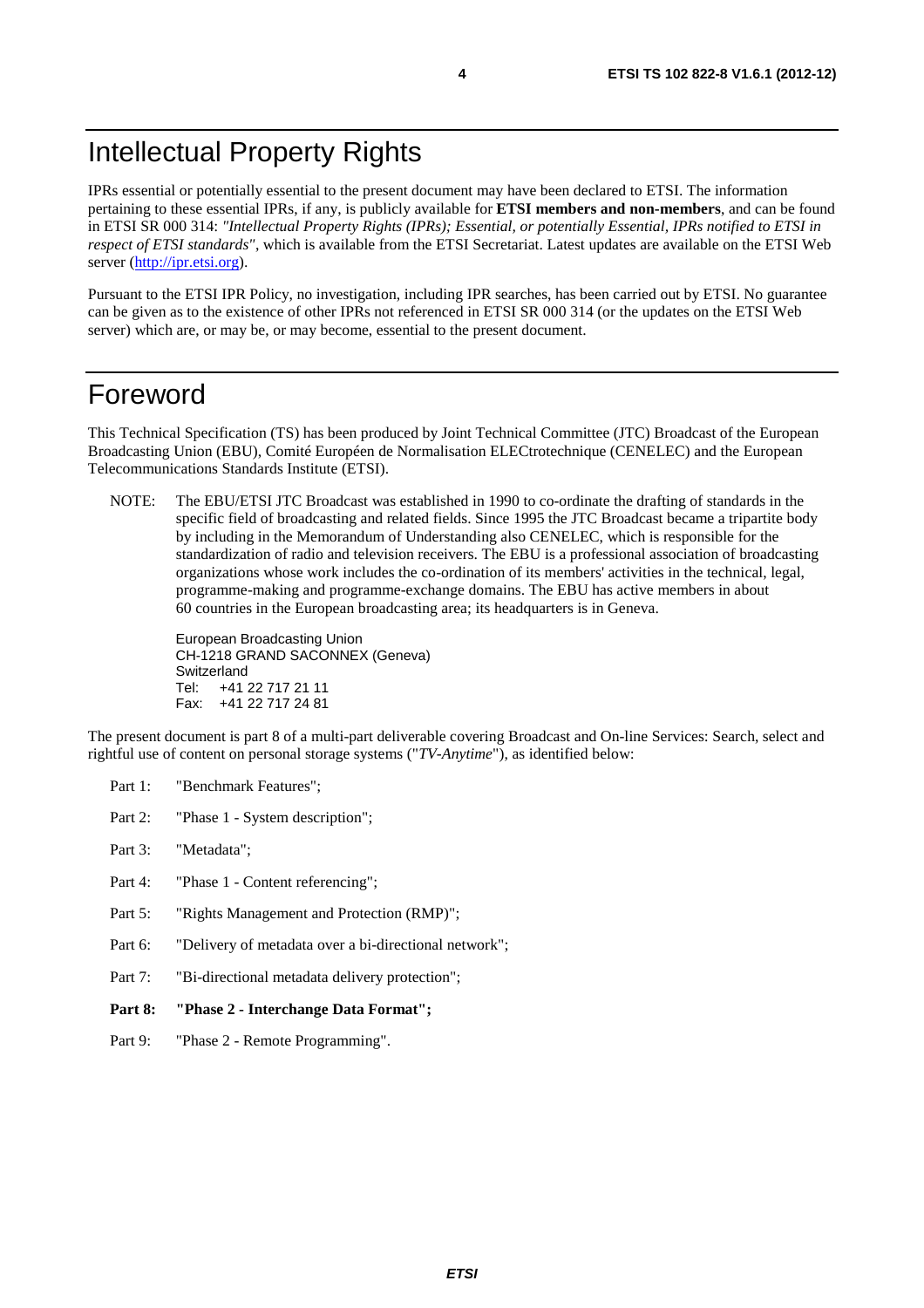## Introduction

*"TV-Anytime"* (TVA) is a synchronized set of specifications established by the *TV-Anytime* Forum. TVA features enable the search, selection, acquisition and rightful use of content on local and/or remote personal storage systems from both broadcast and online services.

TS 102 822-1 [1] and TS 102 822-2 [2] set the context and system architecture in which the standards for Metadata, Content referencing, Bi-directional metadata and Metadata protection are to be implemented in the *TV-Anytime* environment. TS 102 822-1 [1] provides benchmark business models against which the *TV-Anytime* system architecture is evaluated to ensure that the specification enable key business applications. TS 102 822-2 [2] presents the *TV-Anytime* System Architecture. These two documents are placed ahead of the others for their obvious introductory value. Note that these first two documents are largely informative, while the remainder of the series is normative.

The features are supported and enabled by the specifications for Metadata (TS 102 822-3 sub-parts 1 [3] to 3 [5]), Content Referencing (TS 102 822-4 [6]), Rights Management (TS 102 822-5 sub-parts 1 [7] and 2 [8]), Bi-directional Metadata Delivery (TS 102 822-6 sub-parts 1 [9] to 3 [11]) and Protection (TS 102 822-7 [12]), Interchange Data Format (TS 102 822-8 (the present document)) and Remote Programming (TS 102 822-9 [13]). This list of Features is to be used as guidance to manufacturers, service providers and content providers regarding the implementation of the Phase 1 and Phase 2 *TV-Anytime* specifications.

Although each in the series of documents is intended to stand alone, a complete and coherent sense of the *TV-Anytime* system standard can be gathered by reading all the specification documents in numerical order.

The *TV-Anytime* Phase 1 metadata specification addresses a data model that allowed a broadcaster to describe the content available within the broadcast system and to therefore "attract" a user to acquire and consume the content.

The present document defines the interchange data format for the delivery of *TV-Anytime* metadata and content referencing information from different data sources.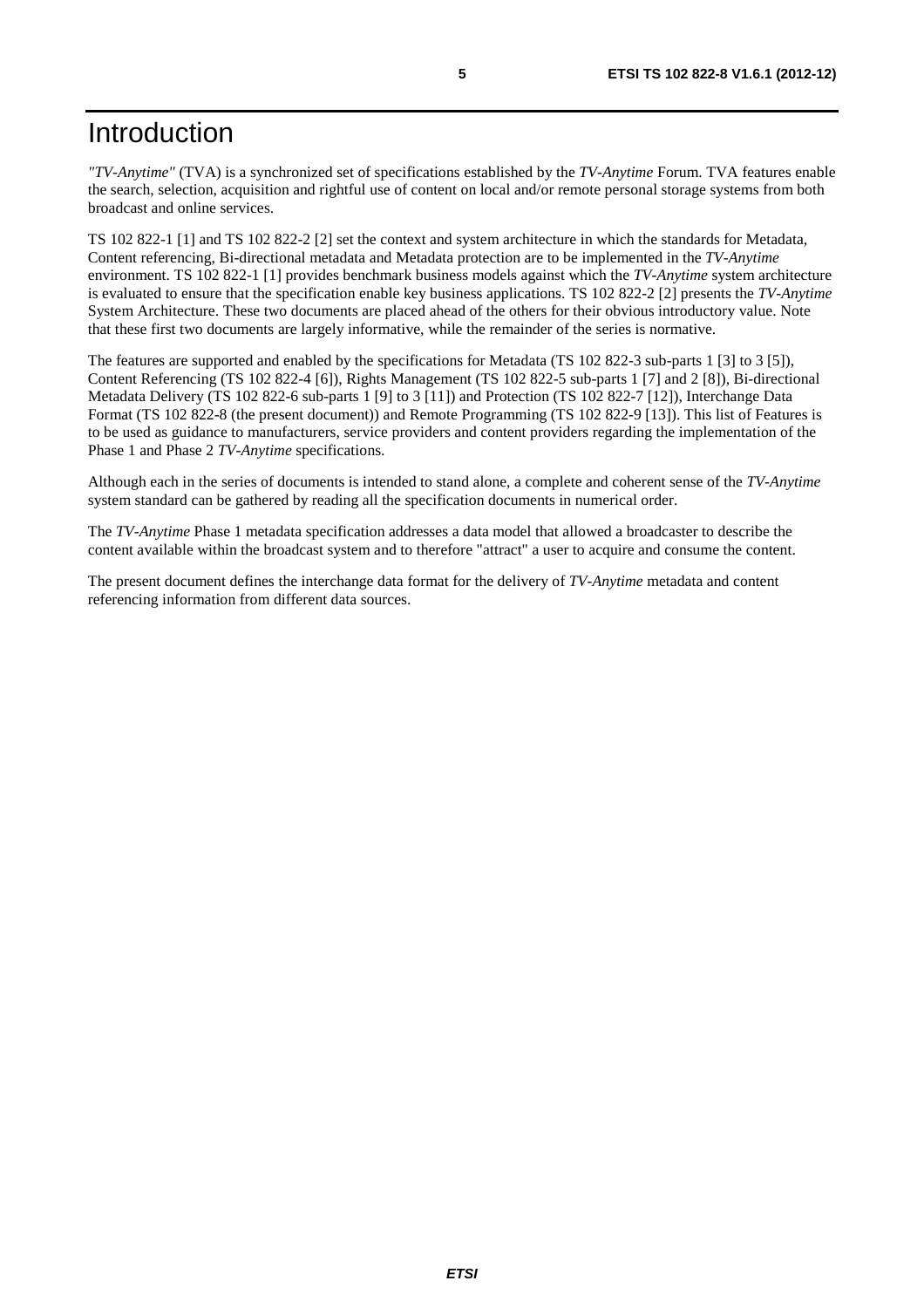#### 1 Scope

The present document is one in a series of Technical Specification documents produced by the *TV-Anytime* Forum. These documents establish the fundamental specifications for the services, systems and devices that will conform to the *TV-Anytime* standard, to a level of detail that is implementable for compliant products and services.

TS 102 822-1 [1] and TS 102 822-2 [2] set the context and system architecture in which the standards for Metadata, Content referencing, Bi-directional metadata and metadata protection are to be implemented in the *TV-Anytime* environment. TS 102 822-1 [1] provides benchmark business models against which the *TV-Anytime* system architecture is evaluated to ensure that the specification enable key business applications. TS 102 822-2 [2] presents the *TV-Anytime* System Architecture and the relationship between Phase 1 and Phase 2 technologies. These first two documents are largely informative, while the remainder of the series is normative.

The present document has been developed during the second phase of *TV-Anytime* and covers the definition of the interchange data format for the delivery of *TV-Anytime* metadata and content referencing information from different data sources.

The interchange data format described in the present document was selected in order to satisfy the usage scenarios listed in TS 102 822-1 [1].

The *TV-Anytime* Forum has defined a number of data types that can be exchanged between *TV-Anytime* devices. These include program metadata, content referencing information, and user-centric metadata. The present document addresses data delivery from non *TV-Anytime* sources to *TV-Anytime* clients. A *TV-Anytime* client is typically a PDR, although in the present document the client can be any Internet connected device. These devices do not necessarily need to have the ability to display or store content, since many types of devices can exploit *TV-Anytime* metadata services (e.g. a mobile phone displaying an EPG).

Programme metadata and content referencing information can be delivered unidirectionally (e.g. via traditional broadcast or IP multicast) or via a bi-directional network. A *TV-Anytime* data provider might choose to deliver data using the interchange data format described because it allows:

- a simple adaptation of existing non-*TV Anytime* content selection and location services to provide data for *TV-Anytime* clients;
- the delivery of the *TV-Anytime* data to clients by *TV-Anytime* data providers without access to a broadcast system;
- *TV-Anytime* data providers to personalize the metadata they offer according to the source of the request;
- a range of client devices, which are not necessarily able to receive broadcast data, to access and exploit *TV-Anytime* data. For example, a mobile phone or personal organizer could use the metadata service to show the user an EPG.

Figure 1 shows the relation between non-*TV-Anytime* content selection and location services and *TV-Anytime* clients.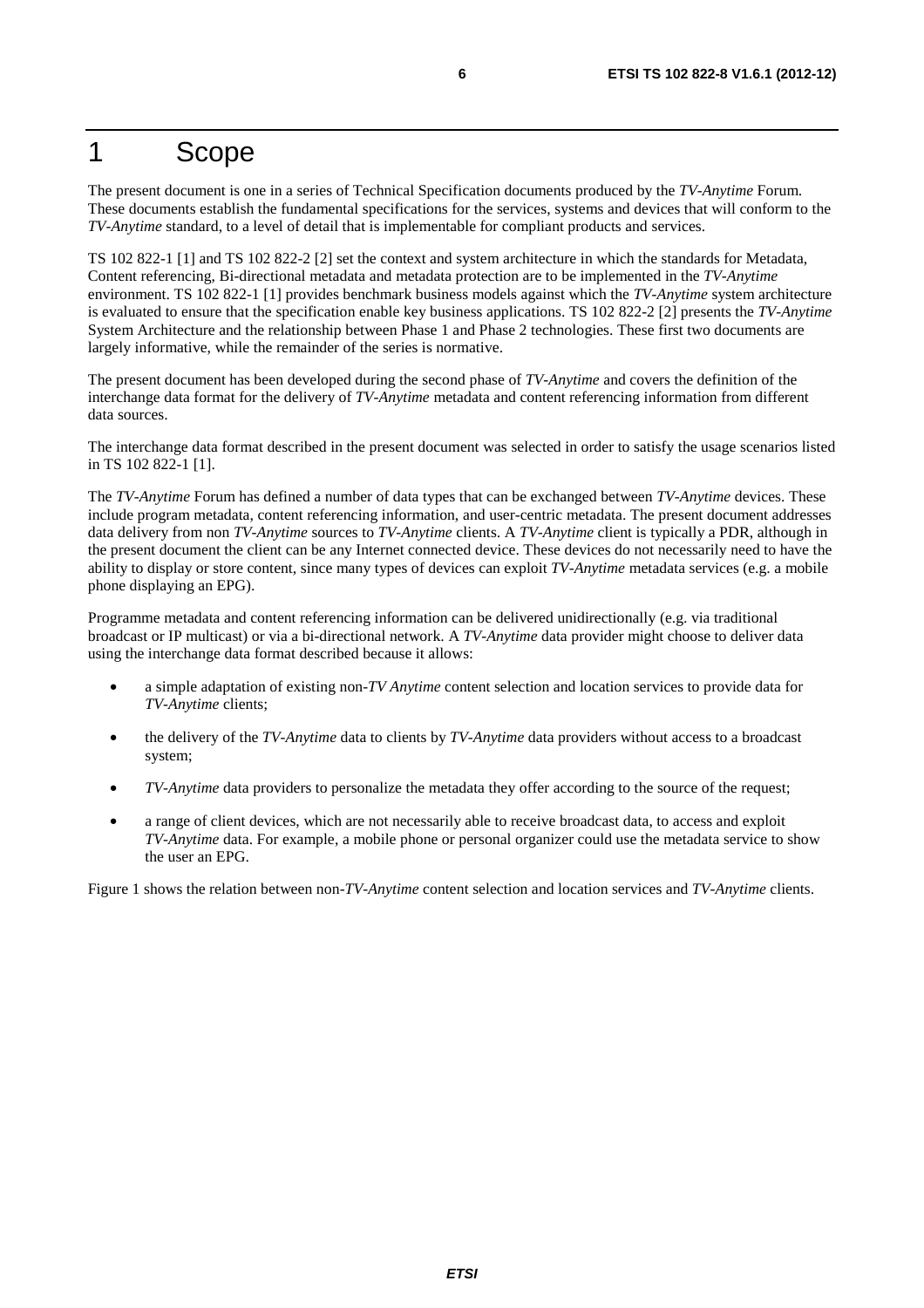

**Figure 1: TV-Anytime data delivery from alternate data sources** 

## 2 References

References are either specific (identified by date of publication and/or edition number or version number) or non-specific. For specific references, only the cited version applies. For non-specific references, the latest version of the reference document (including any amendments) applies.

Referenced documents which are not found to be publicly available in the expected location might be found at [http://docbox.etsi.org/Reference.](http://docbox.etsi.org/Reference)

NOTE: While any hyperlinks included in this clause were valid at the time of publication ETSI cannot guarantee their long term validity.

#### 2.1 Normative references

The following referenced documents are necessary for the application of the present document.

| $[1]$             | ETSI TS 102 822-1: "Broadcast and On-line Services: Search, select, and rightful use of content<br>on personal storage systems ("TV-Anytime"); Part 1: Benchmark Features".                                                         |
|-------------------|-------------------------------------------------------------------------------------------------------------------------------------------------------------------------------------------------------------------------------------|
| $[2]$             | ETSI TS 102 822-2: "Broadcast and On-line Services: Search, select, and rightful use of content<br>on personal storage systems ("TV-Anytime"); Part 2: Phase 1 - System description".                                               |
| $[3]$             | ETSI TS 102 822-3-1: "Broadcast and On-line Services: Search, select, and rightful use of content<br>on personal storage systems ("TV-Anytime"); Part 3: Metadata; Sub-part 1: Phase 1 - Metadata<br>schemas".                      |
| [4]               | ETSI TS 102 822-3-2: "Broadcast and On-line Services: Search, select, and rightful use of content<br>on personal storage systems ("TV-Anytime"); Part 3: Metadata; Sub-part 2: System aspects in a<br>uni-directional environment". |
| $\lceil 5 \rceil$ | ETSI TS 102 822-3-3: "Broadcast and On-line Services: Search, select, and rightful use of content<br>on personal storage systems ("TV-Anytime"); Part 3: Metadata; Sub-part 3: Phase 2 - Extended<br>Metadata Schema".              |
| [6]               | ETSI TS 102 822-4: "Broadcast and On-line Services: Search, select, and rightful use of content<br>on personal storage systems ("TV-Anytime"); Part 4: Phase 1 - Content referencing".                                              |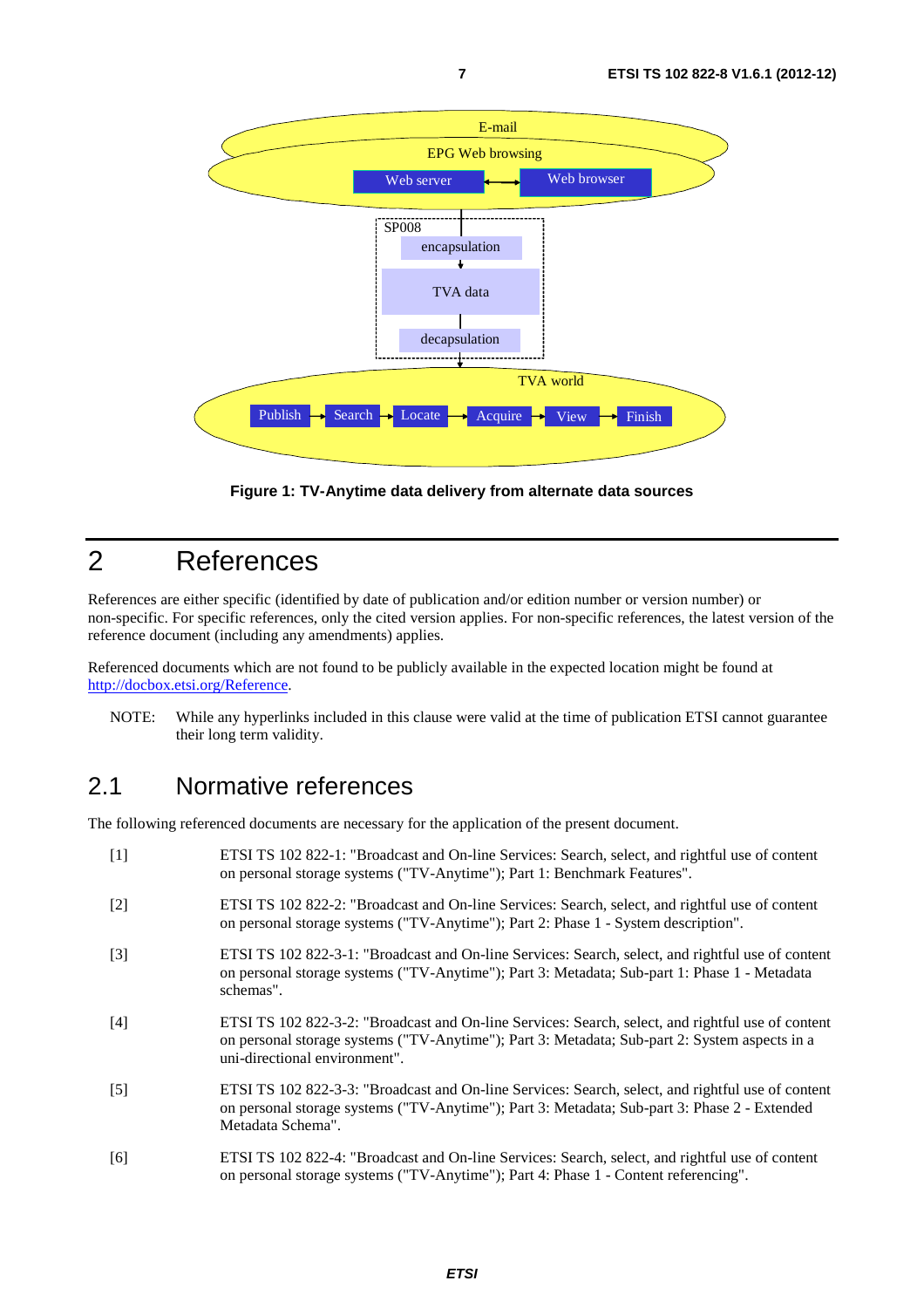- [7] ETSI TS 102 822-5-1: "Broadcast and On-line Services: Search, select, and rightful use of content on personal storage systems ("TV-Anytime"); Part 5: Rights Management and Protection (RMP) Sub-part 1: Information for Broadcast Applications".
- [8] ETSI TS 102 822-5-2: "Broadcast and On-line Services: Search, select, and rightful use of content on personal storage systems ("TV-Anytime"); Part 5: Rights Management and Protection (RMP) Sub-part 2: RMPI binding".
- [9] ETSI TS 102 822-6-1: "Broadcast and On-line Services: Search, select, and rightful use of content on personal storage systems ("TV-Anytime"); Part 6: Delivery of metadata over a bi-directional network; Sub-part 1: Service and transport".
- [10] ETSI TS 102 822-6-2: "Broadcast and On-line Services: Search, select, and rightful use of content on personal storage systems ("TV-Anytime"); Part 6: Delivery of metadata over a bi-directional network; Sub-part 2: Phase 1 - Service discovery".
- [11] ETSI TS 102 822-6-3: "Broadcast and On-line Services: Search, select, and rightful use of content on personal storage systems ("TV-Anytime"); Part 6: Delivery of metadata over a bi-directional network; Sub-part 3: Phase 2 - Exchange of Personal Profile".
- [12] ETSI TS 102 822-7: "Broadcast and On-line Services: Search, select, and rightful use of content on personal storage systems ("TV-Anytime Phase 1"); Part 7: Bi-directional metadata delivery protection".
- [13] ETSI TS 102 822-9: "Broadcast and On-line Services: Search, select, and rightful use of content on personal storage systems ("TV-Anytime"); Part 9: Phase 2 - Remote Programming".

#### 2.2 Informative references

The following referenced documents are not necessary for the application of the present document but they assist the user with regard to a particular subject area.

Not applicable.

## 3 Definitions and abbreviations

#### 3.1 Definitions

For the purposes of the present document, the following terms and definitions apply:

**acquisition:** process of retrieving selected content

**client:** typically a personal digital recorder or any device connected to the Internet

**content:** audio, video or other types of material the viewer would like to access

NOTE: Movies, games, TV programmes, radio programmes, etc.

**electronic programme guide:** means of presenting available content to the consumer and allowing selection of desired content

**location resolution:** process of establishing the address (location and time) of a specific content instance from its CRID

**metadata service:** service that provides *TV-Anytime* data via a server on a bi-directional network using the data and protocols defined in the present document

**metadata:** generally, data about content, such as the title, genre, summary of a television programme consumer preferences and viewing history data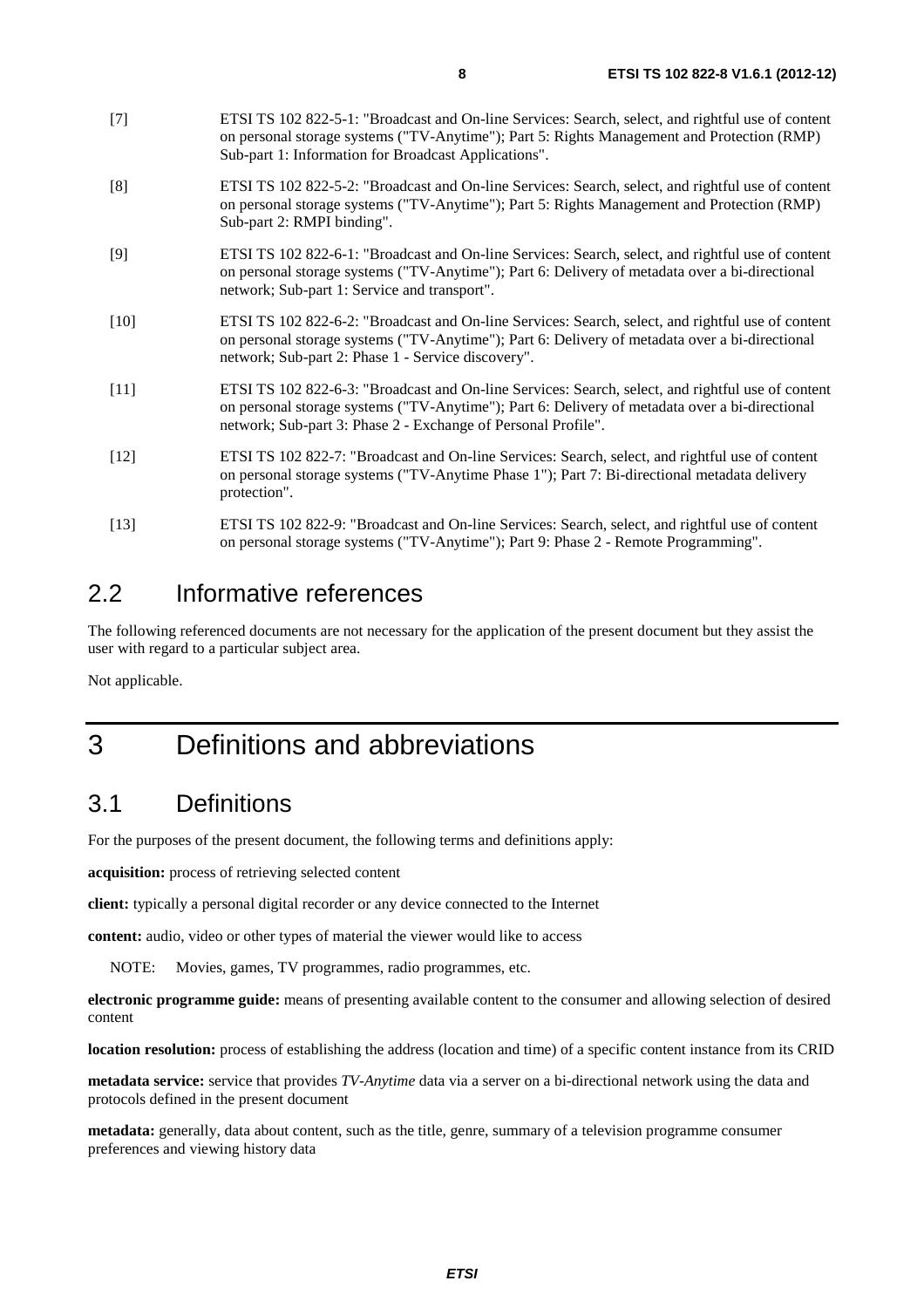**programme:** editorially coherent piece of content that is acquired by a PDR as a whole

**service provider:** aggregator and supplier of content which may include gateway and management roles

#### 3.2 Abbreviations

For the purposes of the present document, the following abbreviations apply:

| <b>CRID</b>   | Content Reference IDentifier                                                                 |  |  |  |
|---------------|----------------------------------------------------------------------------------------------|--|--|--|
| NOTE:         | An identifier for content that is independent of its location specified by TS 102 822-4 [6]. |  |  |  |
| <b>DVB</b>    | Digital Video Broadcasting project                                                           |  |  |  |
| NOTE:         | European project providing technical specifications for publication by ETSI.                 |  |  |  |
| <b>EPG</b>    | Electronic Programme Guide                                                                   |  |  |  |
| <b>HTTP</b>   | <b>HyperText Transfer Protocol</b>                                                           |  |  |  |
| IMI.          | Instance Metadata Identifier                                                                 |  |  |  |
| <b>MIME</b>   | Multipurpose Internet Mail Extension                                                         |  |  |  |
| <b>PDR</b>    | Personal Digital Recorder                                                                    |  |  |  |
| <b>TVA</b>    | TV-Anytime                                                                                   |  |  |  |
| <b>URI</b>    | Uniform Resource Identifier                                                                  |  |  |  |
| URL           | Uniform Resource Locator                                                                     |  |  |  |
| WSIF          | Web Service Inspection File                                                                  |  |  |  |
| WS-Inspection | Web Services Inspection language                                                             |  |  |  |
| XML           | eXtensible Markup Language                                                                   |  |  |  |

### 4 Core data

#### 4.1 Description

The following elements have been identified to be part of the core data:

- One or more selected contents, each of them containing:
	- a CRID with optionally an IMI;
	- a TVAMain table as specified in TS 102 822-3-1 [3], containing information on a specific content item and/or instance (optional);
	- a content referencing table (optional);
	- an address of the Web server hosting a WS-Inspection file as specified in TS 102 822-6-2 [10] which could be used for further queries as specified in TS 102 822-6-1 [9] (optional);
	- an action (such as "record", "recommend", etc.) defined as a controlled term (optional).

An "acknowledgement" message may be useful, although not absolutely required, in a structure that is not defined in the present document. In some configurations (e.g. where there is no return path), it might be impossible to return an acknowledgement.

#### 4.2 Namespace

The namespace for the *TV-Anytime* CoreData interchange format has been defined as:

urn:tva:CoreData:2012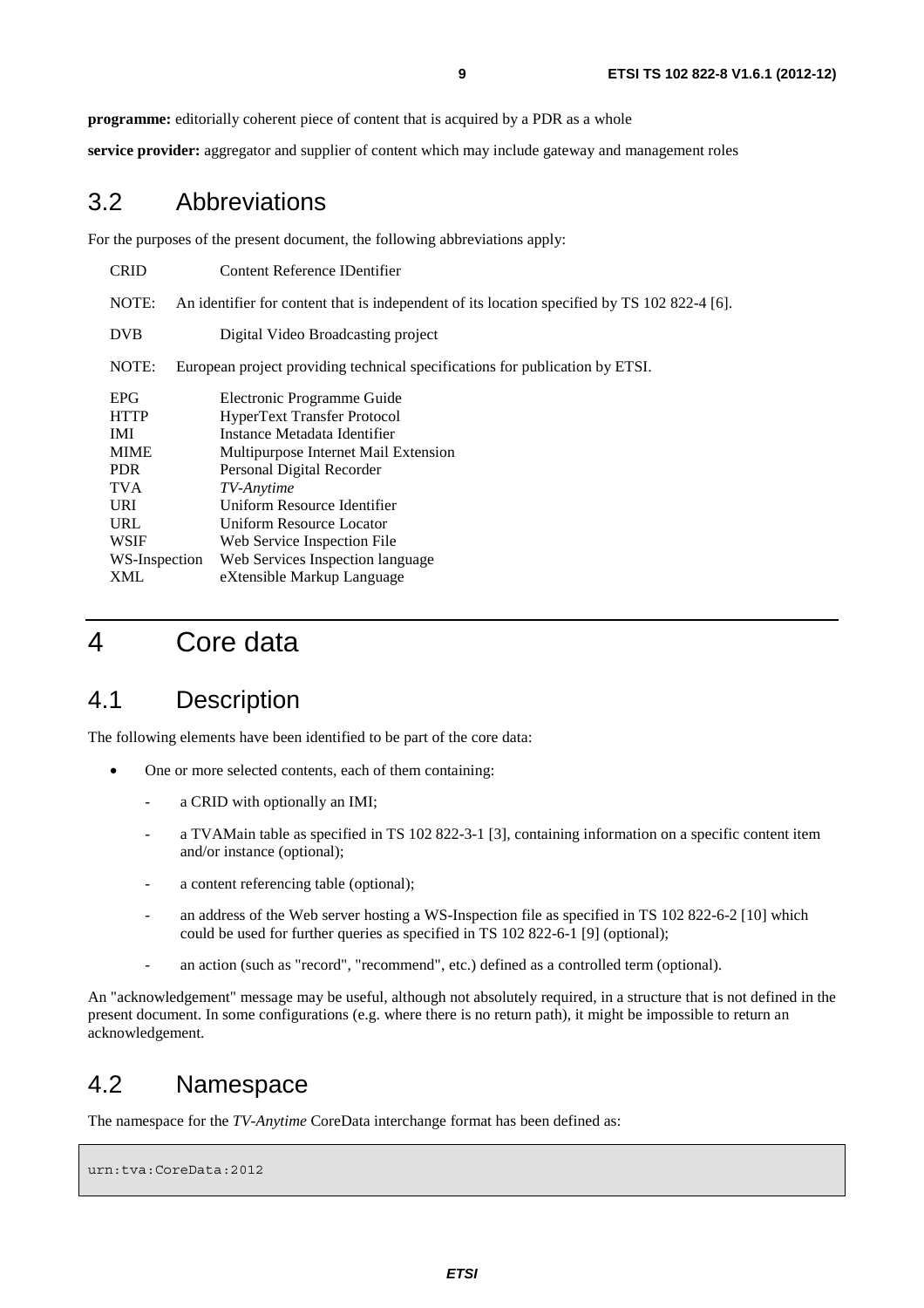

| <b>Name</b>                | <b>Definition</b>                                                                                                                                                               |
|----------------------------|---------------------------------------------------------------------------------------------------------------------------------------------------------------------------------|
| SelectedContentType        | A complex type to describe a list of contents with their<br>associated metadata and the action to be done on them.                                                              |
| tva:TVAMain                | A TVAMain table as specified in TS 102 822-3-1 [3].                                                                                                                             |
| CR:ContentReferencingTable | A ContentReferencing table as specified in<br>TS 102 822-4 [6].                                                                                                                 |
| <b>WSIFServerAddress</b>   | A server address referring to a site where the PDR can<br>retrieve a WS Inspection File.                                                                                        |
| Action                     | An optional element that describes what the PDR is<br>supposed to do with the selected content. The default<br>value for the action is "Record replacing any existing<br>copy". |
| id                         | A mandatory attribute to identify the selected content. The<br>selected content is identified by its Content Referencing<br>IDentifier (CRID).                                  |
| instanceMetadataId         | An optional attribute to identify a specific instance of the<br>selected content. This attribute is already defined in<br>TS 102 822-3-1 [3].                                   |
| CoreDataType               | A complex type to describe a list of contents with their<br>associated metadata and the action to be done on them.                                                              |
| SelectedContent            | An element used to describe a selected content and all<br>possible information related to this content.                                                                         |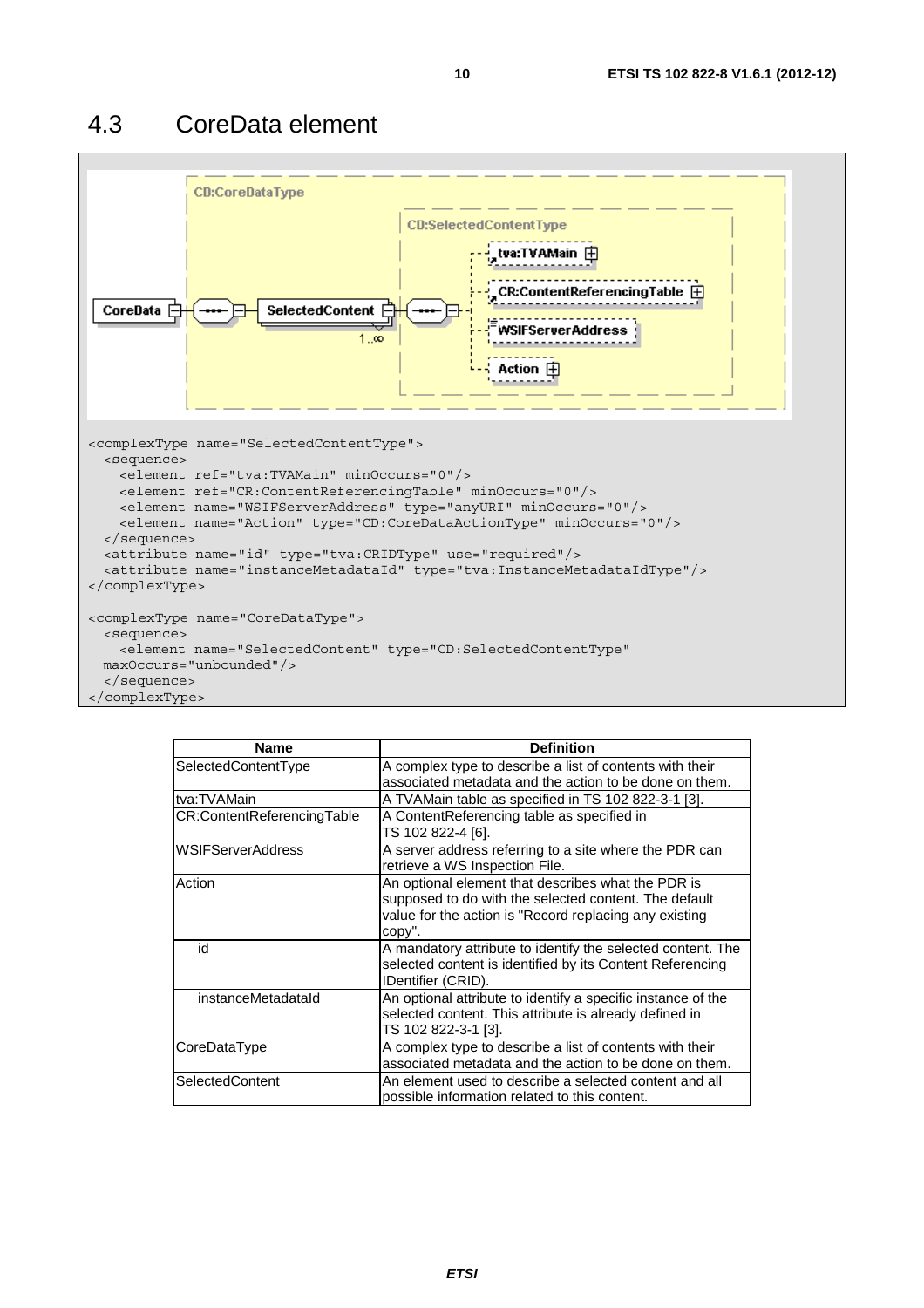#### 4.4 Action element

```
 <complexType name="CoreDataActionType"> 
  <sequence> 
    <element name="Type" type="tva:ControlledTermType"/> 
  </sequence> 
  <attribute name="instruction" use="optional" default="create"> 
    <simpleType> 
       <restriction base="string"> 
         <enumeration value="create"/> 
         <enumeration value="cancel"/> 
       </restriction> 
     </simpleType> 
   </attribute> 
 </complexType>
```

| <b>Name</b>        | <b>Definition</b>                                                                                                                                                                                                                                  |
|--------------------|----------------------------------------------------------------------------------------------------------------------------------------------------------------------------------------------------------------------------------------------------|
| CoreDataActionType | A complex type that describes the intended PDR action                                                                                                                                                                                              |
|                    | on the selected content with the associated metadata.                                                                                                                                                                                              |
| <b>Type</b>        | This element specifies what to do with the selected<br>content (e.g. "Record", "Remind" or "Recommend").<br>The value is to be chosen from the<br>"CoreDataActionTypeCS" classification scheme listed<br>in clause A.2.                            |
| instruction        | This optional attribute indicates if this command is a<br>creation or a cancellation of an already sent one.<br>Two values:<br>"create" for a new action (default);<br>"cancel" to cancel an already sent action request on a<br>selected content. |

#### 4.5 Examples

#### 4.5.1 CoreData example for a single selected content

Here is an example of a "CoreData" structure containing detailed information about a selected content to be recorded. Content location is included in the ProgramLocationTable.

```
<?xml version="1.0" encoding="UTF-8"?> 
<CoreData xmlns="urn:tva:CoreData:2012" xmlns:tva="urn:tva:metadata:2012" 
xmlns:CR="urn:tva:ContentReferencing:2012" 
xmlns:xsi:schemaLocation="urn:tva:CoreData:2012 CoreData.xsd"> 
   <SelectedContent Id="CRID://foo.co.uk/Westenders"> 
     <tva:TVAMain version="03" xml:lang="en" publisher="..." publicationTime="2009-04- 
    05T21:00:00.00+01:00"> 
      <tva:CopyrightNotice>...</tva:CopyrightNotice> 
       <tva:ProgramDescription> 
        <tva:ProgramInformationTable> 
          <tva:ProgramInformation programId="CRID://foo.co.uk/Westenders"> 
            <tva:BasicDescription> 
              <tva:Title>Westenders</tva:Title> 
               <tva:Keyword>Soap</tva:Keyword> 
            </tva:BasicDescription> 
          </tva:ProgramInformation> 
         </tva:ProgramInformationTable> 
        <tva:ProgramLocationTable> 
          <tva:BroadcastEvent serviceIDRef="hbc10022311"> 
            <tva:Program crid="CRID://foo.co.uk/Westenders"/> 
            <tva:ProgramURL>dvb://1.4ee2.3f4/</tva:ProgramURL> 
            <tva:PublishedStartTime>2009-06-05T18:00:00.00+01:00</tva:PublishedStartTime> 
            <tva:PublishedDuration>PT6H</tva:PublishedDuration> 
           </tva:BroadcastEvent> 
         </tva:ProgramLocationTable>
```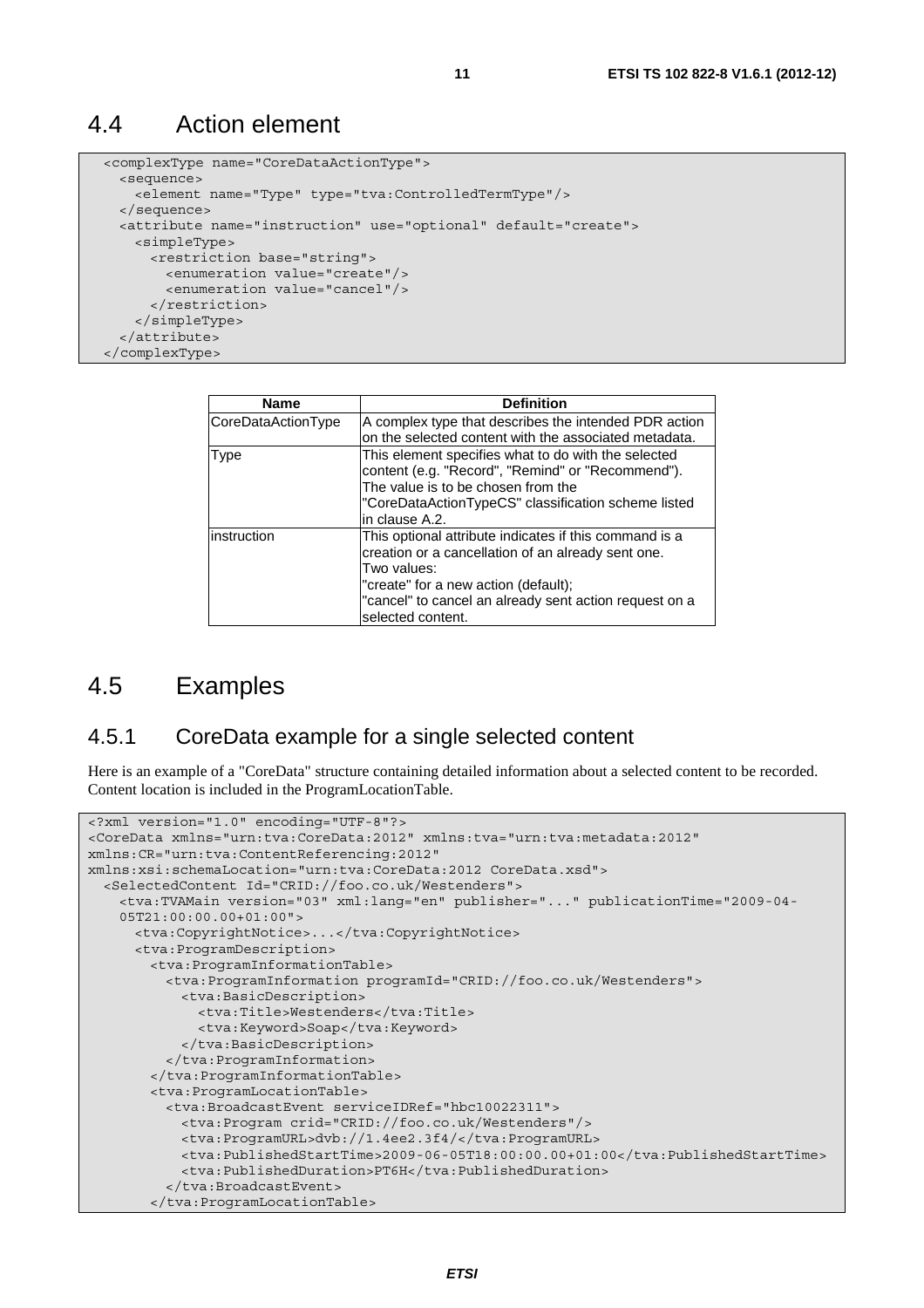```
 </tva:ProgramDescription> 
     </tva:TVAMain> 
   </SelectedContent> 
</CoreData>
```
#### 4.5.2 CoreData example for a set of selected contents

Although this example is not realistic, it is used to illustrate the different actions which can be requested on a selected content. It includes:

- A selected content with the action "recordAllowDuplicates".
- A selected content with the action "remind".
- A selected content with the action "recommend".
- A selected content with the instruction "cancel" to cancel the already sent request for this content.

```
<?xml version="1.0" encoding="UTF-8"?> 
<CoreData xmlns="urn:tva:CoreData:2012" xmlns:tva="urn:tva:metadata:2012" 
xmlns:CR="urn:tva:ContentReferencing:2012 xmlns:xsi:schemaLocation="urn:tva:CoreData:2012 
CoreData.xsd"> 
   <SelectedContent id="CRID://www.channel1.com/movies/title"> 
     <tva:TVAMain/> 
    <WSIFServerAddress>http://www.TV-Channel1.com</WSIFServerAddress> 
    <Action instruction="create"> 
      <Type href="urn:tva:CoreData:cs:CoreDataActionTypeCS:2005:2"> 
        <tva:Name xml:lang="en">recordAllowDuplicates</tva:Name> 
        <tva:Definition xml:lang="en"> to be recorded, authorize duplicate if a copy 
       already exists : CRID for latest news, two media formats</tva:Definition>
      </Type> 
     </Action> 
   </SelectedContent> 
   <SelectedContent id="CRID://www.channel1.com/movies/new_title"> 
    <tva:TVAMain/> 
    <WSIFServerAddress>http://www.TV-Channel1.com</WSIFServerAddress> 
    <Action> 
      <Type href="urn:tva:CoreData:cs:CoreDataActionTypeCS:2005:4"> 
        <tva:Name xml:lang="en">remind</tva:Name> 
        <tva:Definition xml:lang="en"> >Message coming from another device of the end- 
       user or a friend, just for information</tva:Definition>
      </Type> 
     </Action> 
   </SelectedContent> 
   <SelectedContent id="CRID://www.channel2.com/movies/titanic"> 
    <CR:ContentReferencingTable version="1"/> 
    <WSIFServerAddress>http://www.TV-Channel1.com</CRTServerAddress> 
    <Action> 
      <Type href="urn:tva:CoreData:cs:CoreDataActionTypeCS:2005:5"> 
        <tva:Name xml:lang="en">recommend</tva:Name> 
        <tva:Definition xml:lang="en">preselection coming from me or suggestion coming 
       from any user</tva:Definition>
      </Type> 
     </Action> 
   </SelectedContent> 
   <SelectedContent id="CRID://www.channel3.com/series/friends" 
  InstanceMetadataId="imi:metadataProv.com/2"> 
    <tva:TVAMain/> 
     <CR:ContentReferencingTable version="1"/> 
    <WSIFServerAddress>http://www.TV-AllChannels.com</WSIFServerAddress> 
    <Action instruction="cancel"> 
       <Type href="urn:tva:CoreData:cs:CoreDataActionTypeCS:2005:2"> 
        <tva:Name xml:lang="en">recordAllowDuplicates</tva:Name> 
        <tva:Definition xml:lang="en"> to be recorded, authorize duplicate if a copy 
       already exists : CRID for latest news, two media formats</tva:Definition>
```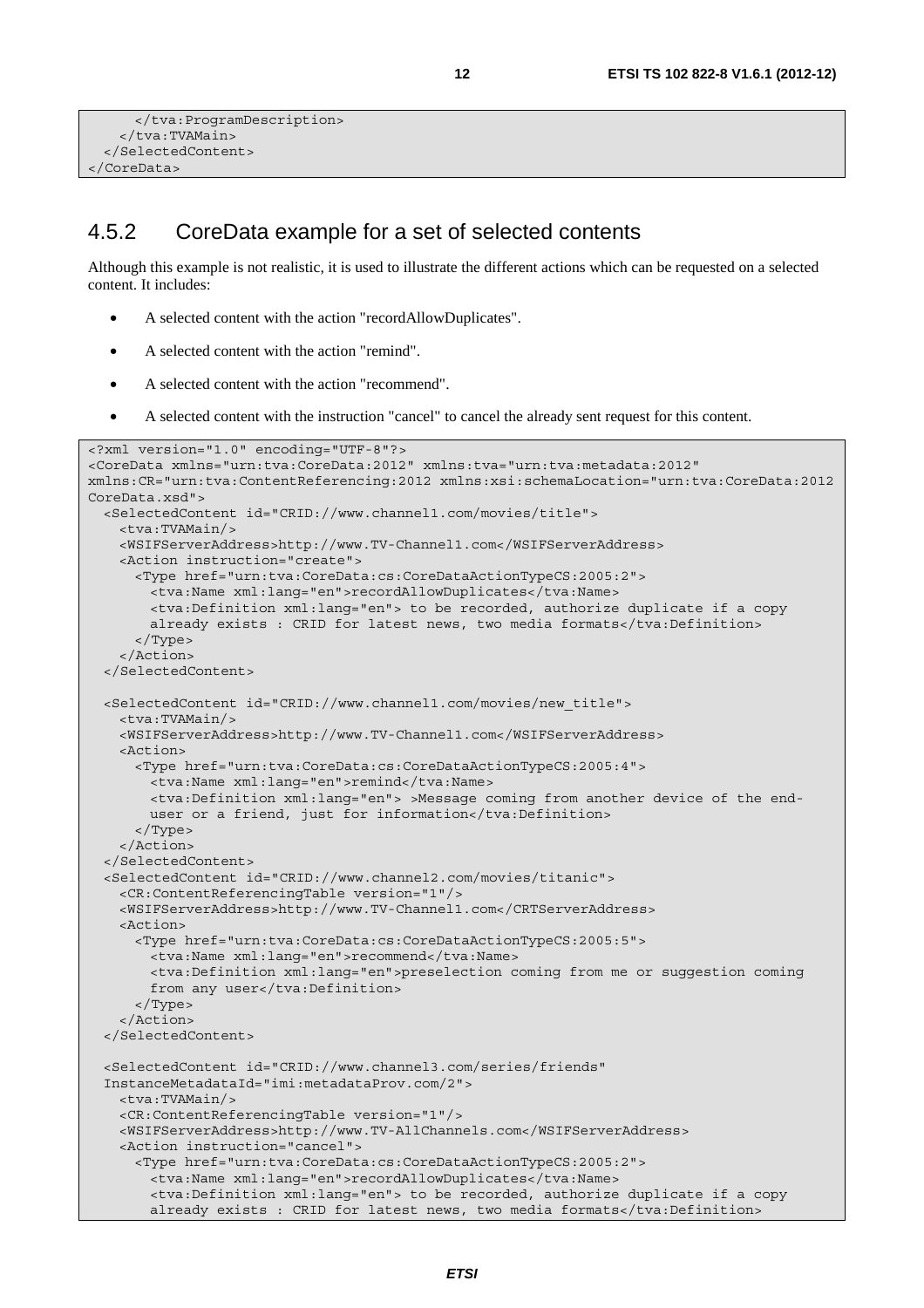</Type> </Action> </SelectedContent> </CoreData>

## 5 TVA metadata retrieval from web sites

There are many providers of EPG related services on the web who offer information about content in formats that would not be understood by *TV Anytime* enabled devices. Without using the present document, when a consumer sees a piece (or pieces) of content described on the website EPG, and chooses to record that content, they would have to repeat the search and selection process from the beginning on their TVA device.

The present document provides a mechanism that allows these services to include sufficient information that can be transferred to a TVA device so that it can safely capture the consumer's request.

This could be done, for example, if the website displayed a specific button or link on a page offering the ability to download a "CoreData" file, as specified in the present document, for the selected content to their TVA device.

The "Content-Type" in the HTTP header of the response shall contain the following MIME type to launch the TVA recorder programme: "application/x-tva-recorder".

The file extension ".cdt" is allocated to the CoreData Structure.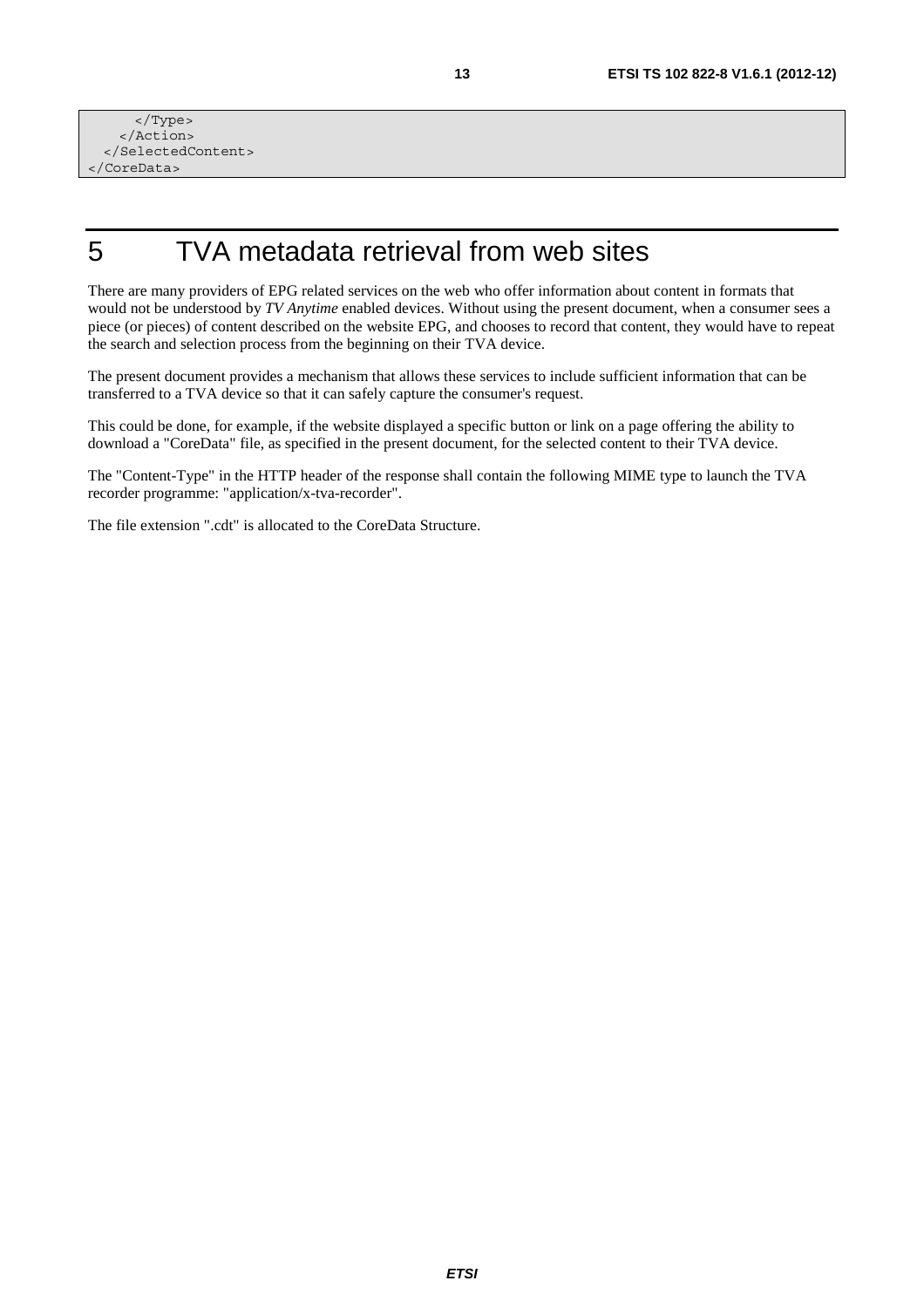# Annex A (normative): Interchange data scheme and classification scheme

## A.1 Interchange data scheme

The following clause contains the tva\_core\_data\_8\_v141.xsd file.

```
<?xml version="1.0" encoding="UTF-8"?> 
<schema targetNamespace="urn:tva:CoreData:2012" xmlns:cd="urn:tva:CoreData:2012" 
xmlns:cr="urn:tva:ContentReferencing:2012" xmlns:tva="urn:tva:metadata:2012" 
xmlns="http://www.w3.org/2001/XMLSchema" elementFormDefault="qualified" 
attributeFormDefault="unqualified"> 
   <annotation> 
      <documentation xml:lang="en">This schema consists of datatypes that are normatively 
defined in ETSI TS 102 822-8 v1.4.1</documentation> 
   </annotation> 
   <import namespace="urn:tva:metadata:2012" schemaLocation="tva_metadata_3-1_v181.xsd"/> 
   <import namespace="urn:tva:ContentReferencing:2012" 
   schemaLocation="tva_content_referencing_4_v171.xsd"/> 
   <import namespace="urn:tva:mpeg7:2008" schemaLocation="tva_mpeg7_2008.xsd"/> 
   <element name="CoreData" type="cd:CoreDataType" /> 
   <complexType name="CoreDataActionType"> 
      <sequence> 
         <element name="Type" type="tva:ControlledTermType"/> 
      </sequence> 
      <attribute name="instruction" use="optional" default="create"> 
         <simpleType> 
            <restriction base="string"> 
               <enumeration value="create"/> 
               <enumeration value="cancel"/> 
            </restriction> 
         </simpleType> 
      </attribute> 
   </complexType> 
   <complexType name="SelectedContentType" > 
      <sequence> 
         <element ref="tva:TVAMain" minOccurs="0" /> 
         <element ref="cr:ContentReferencingTable" minOccurs="0"/> 
         <element name="WSIFServerAddress" type="anyURI" minOccurs="0" /> 
         <element name="Action" type="cd:CoreDataActionType" minOccurs="0" /> 
      </sequence> 
      <attribute name="id" type="tva:CRIDType" use="required"/> 
      <attribute name="instanceMetadataId" type="tva:InstanceMetadataIdType"/> 
   </complexType> 
   <complexType name="CoreDataType"> 
      <sequence > 
         <element name="SelectedContent" type="cd:SelectedContentType" 
maxOccurs="unbounded"/> 
      </sequence> 
   </complexType> 
</schema>
```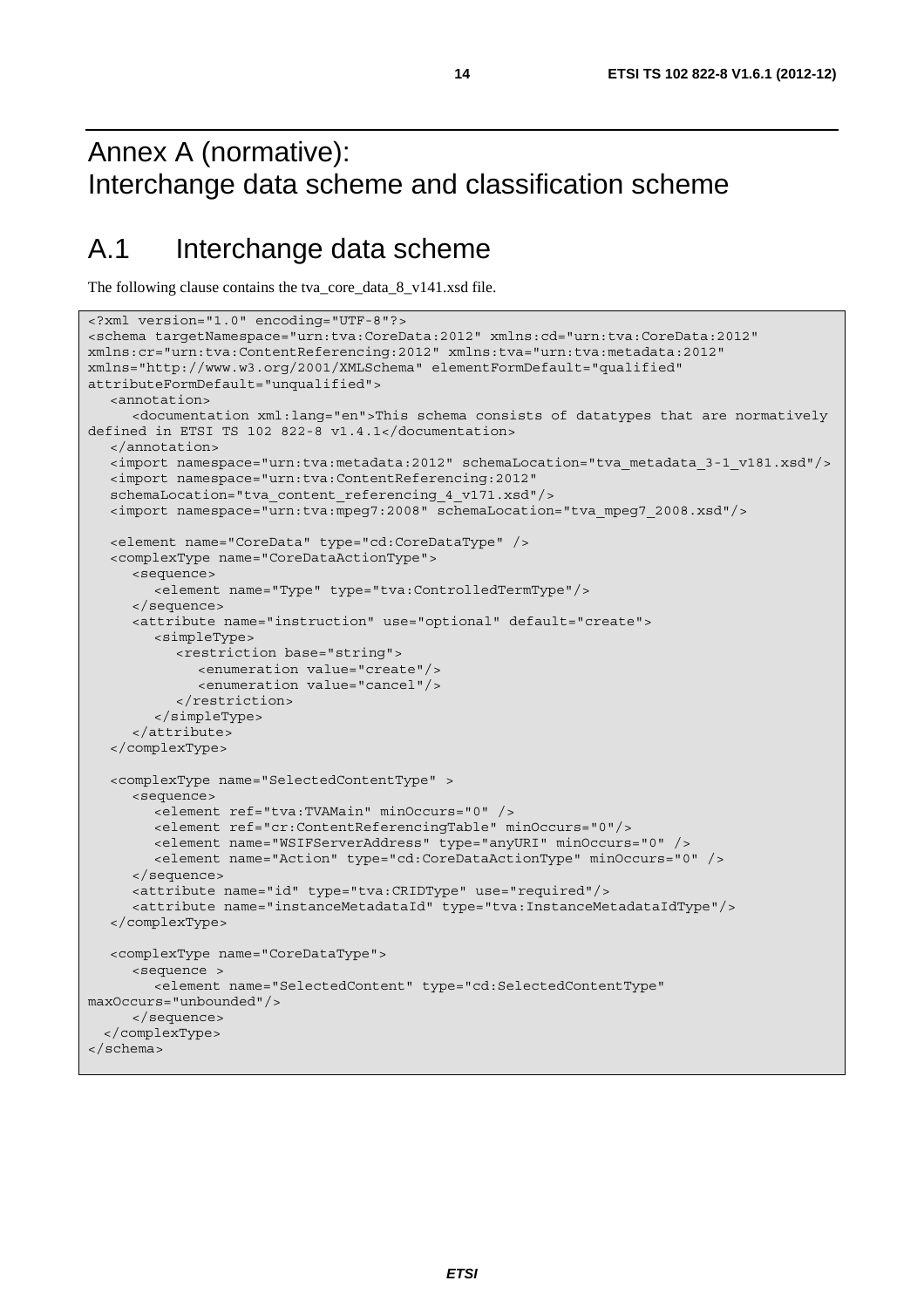# A.2 Core data action type classification scheme

The following clause contains the CoreDataActionTypeCS.xml file.

```
<?xml version="1.0" encoding="UTF-8"?> 
<ClassificationScheme uri="urn:tva:CoreData:cs:CoreDataActionTypeCS:2005"> 
  <Term termID="1"> 
    <Name xml:lang="en">recordReplace</Name> 
    <Definition xml:lang="en"> to be recorded, replacing exiting one if it 
    exists</Definition> 
   </Term> 
  <Term termID="2"> 
    <Name xml:lang="en">recordAllowDuplicates</Name> 
    <Definition xml:lang="en"> to be recorded, authorize duplicate if a copy already 
   exists : CRID for latest news, two media formats</Definition>
  </Term> 
  <Term termID="3"> 
    <Name xml:lang="en">recordIfNotYetExists</Name> 
    <Definition xml:lang="en"> to be recorded only if it is not yet recorded. E.g.: to 
   complete a series without rerecording</Definition>
  </Term> 
  <Term termID="4"> 
    <Name xml:lang="en">remind</Name> 
    <Definition xml:lang="en">Message coming from another device of the end-user or a 
    friend, just for information</Definition> 
  </Term> 
  <Term termID="5"> 
    <Name xml:lang="en">recommend</Name> 
    <Definition xml:lang="en">preselection coming from me or suggestion coming from any 
    user</Definition> 
   </Term> 
</ClassificationScheme>
```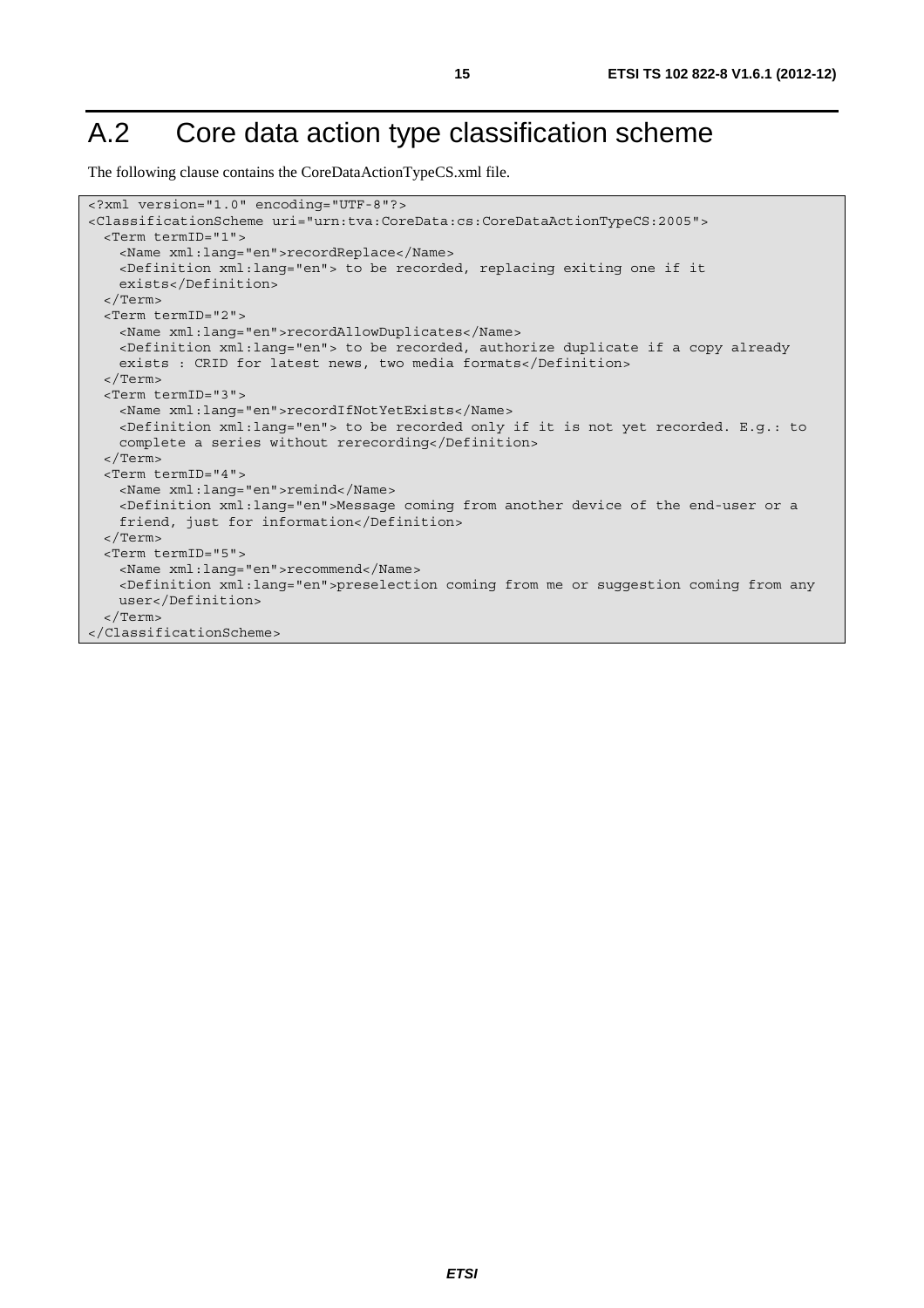# Annex B (normative): *TV-Anytime* description schemes for interchange data format

The *TV-Anytime* DSs listed in the present document have been aggregated into several xsd files identified by the Description Schemes' names, forming the reference documentation, contained in archive ts\_10282208v010601p0.zip which accompanies the present document:

- tva\_Core\_Data\_8\_v161.xsd contains the interchange data scheme defined in clause A.1.
- CoreDataActionTypeCS.xml contains the Core Data Action Type Classification Scheme defined in clause A.2.

In order to validate, tva\_Core\_Data\_8\_v161.xsd imports several description schemes from other parts of the *TV-Anytime* specification:

- tva\_metadata\_3-1\_v181.xsd and tva\_mpeg7\_2008.xsd and can be found in ts\_1028220301v010801p0.zip, which is a file attached to ts\_1028220301v010801p.doc.
- tva content referencing 4 v171.xsd can be found in ts 10282204v010701p0.zip, which is a file attached to ts\_10282204v010701p.doc.